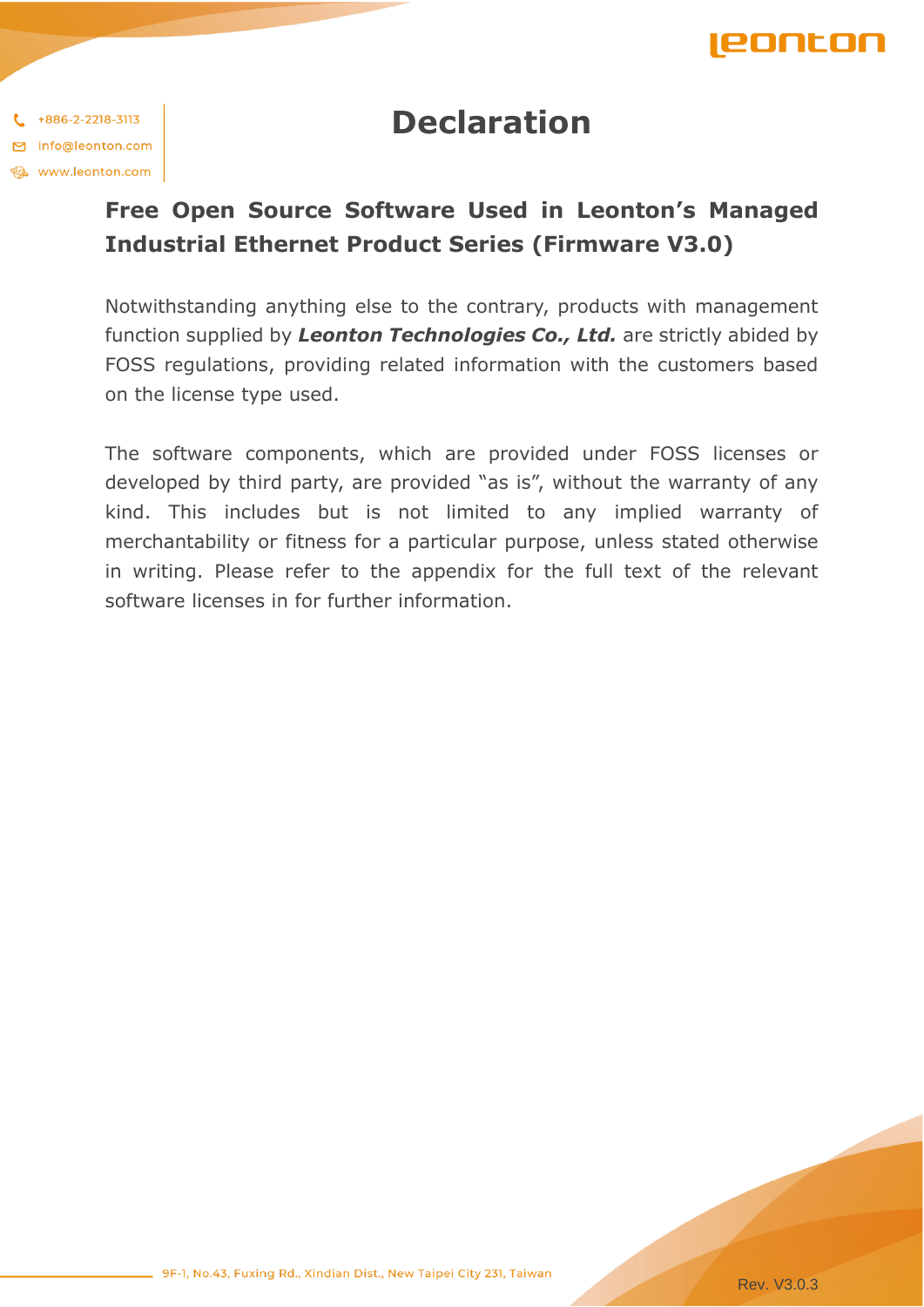## **Free Open Source Software List**

| <b>Open Source</b><br><b>Material</b> | <b>Version</b>               | <b>Origins</b>                                        | <b>License &amp;</b><br><b>Conditions</b>                                                                                                                                                                 | <b>Leonton</b><br><b>Modified</b> |
|---------------------------------------|------------------------------|-------------------------------------------------------|-----------------------------------------------------------------------------------------------------------------------------------------------------------------------------------------------------------|-----------------------------------|
| CPU-load SVG                          | None                         | https://m0n0.ch/wall<br>/index.php                    | <b>BSD</b>                                                                                                                                                                                                | $\mathbb N$                       |
| Dropbear                              | 0.51                         | http://matt.ucc.asn.<br>au/dropbear/dropbe<br>ar.html | MIT, BSD,<br>OpenSSL<br>BSD-2-Clause<br>BSD-3-Clause<br><b>FSFUL</b><br><b>NTP</b><br>tatu-ylonen                                                                                                         | Y                                 |
| Host_AP                               | 0.5.9                        | http://hostap.epitest<br>.fi/hostapd                  | <b>BSD</b>                                                                                                                                                                                                | $\mathsf{N}$                      |
| ISC_DHCP                              | 4.1.0                        | http://www.isc.org/s<br>oftware/dhcp                  | <b>ISC</b><br>ibm-dhcp<br>ssleay-windows<br>BSD-4-Clause-UC                                                                                                                                               | N                                 |
| MD5                                   | 0.6.1                        | https://hostap.epites<br>t.fi/wpa supplicant/         | <b>BSD</b>                                                                                                                                                                                                | $\mathbb N$                       |
| MooTools                              | 1.3.1                        | http://mootools.net/                                  | MIT                                                                                                                                                                                                       | $\mathsf{N}$                      |
| NET-SNMP                              | 5.0.11.2                     | http://net-<br>snmp.sourceforge.ne<br>t/download.html | NET-SNMP (BSD-<br>Style)                                                                                                                                                                                  | Y                                 |
| <b>RMON</b>                           | NET-<br>SNMP_<br><b>RMON</b> | http://net-<br>snmp.sourceforge.ne<br>t/download.html | Alex Rozin Optical<br>Access<br>$x11-dec1$                                                                                                                                                                | $\mathbb N$                       |
| <b>NTP</b>                            | 4.2.4p6                      | http://www.ntp.org/                                   | <b>NTP</b><br>BSD-2-Clause<br>historical-ntp<br>BSD-3-Clause<br>fsf-mit<br>BSD-4-Clause-UC<br><b>Beerware</b><br><b>ISC</b><br>paul-mackerras-<br>new<br>robert-hubley<br><b>HPND</b><br>bsla<br>snprintf | N                                 |
| OpenSSL                               | 0.9.8x                       | https://www.openssl<br>.org/source/                   | OpenSSL<br>ssleay-windows<br>openssl-nokia-<br>psk-contribution<br>BSD-2-Clause<br>sun-rpc<br>bsd-axis                                                                                                    | $\mathsf{N}$                      |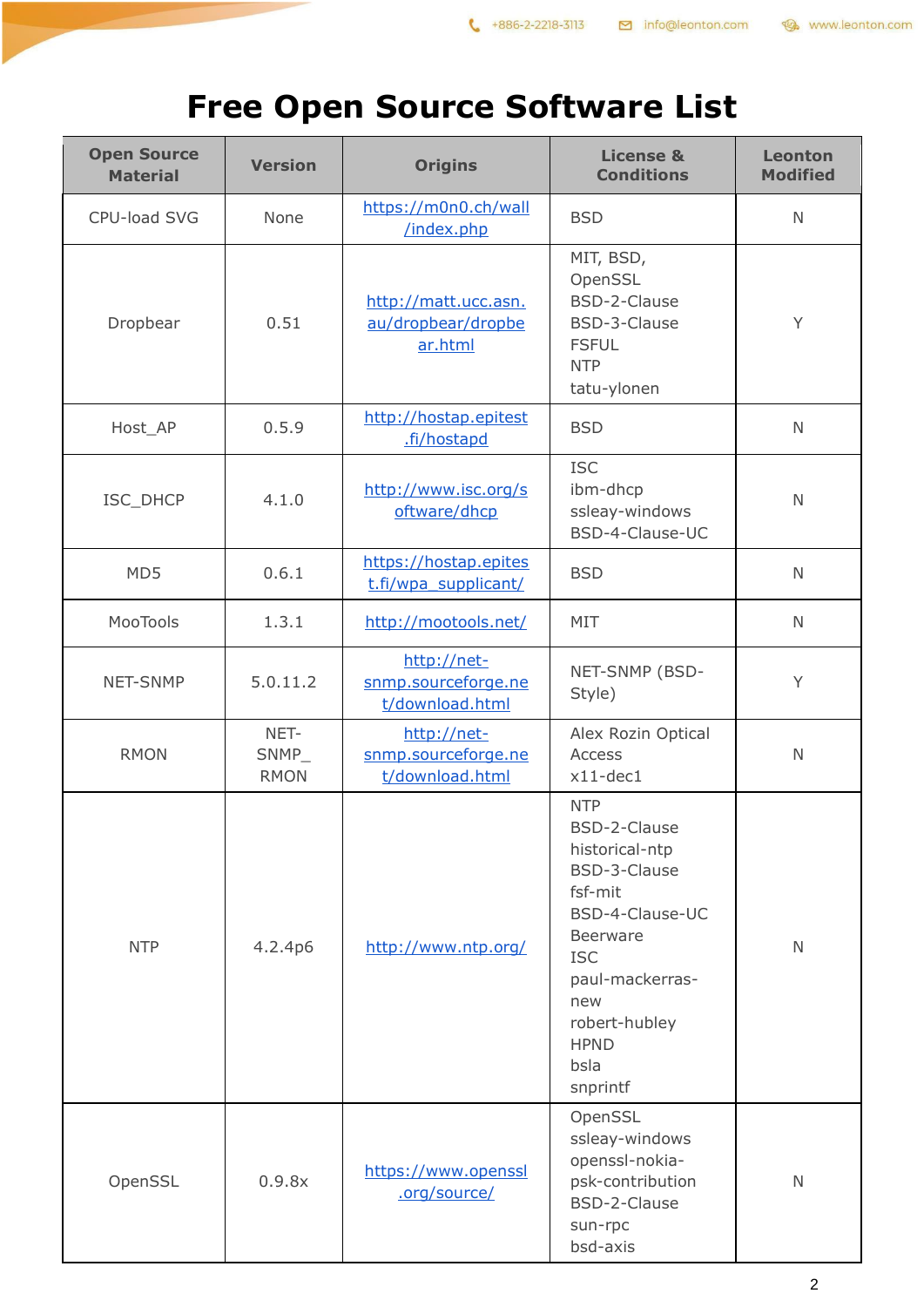|                    |       |                                                       | ssleay<br>snprintf<br>BSD-3-Clause<br>Artistic-2.0<br>rsa-demo                                                                                                                                                                                                                                                                                                                                                                                                                                                                                                               |              |
|--------------------|-------|-------------------------------------------------------|------------------------------------------------------------------------------------------------------------------------------------------------------------------------------------------------------------------------------------------------------------------------------------------------------------------------------------------------------------------------------------------------------------------------------------------------------------------------------------------------------------------------------------------------------------------------------|--------------|
| UCD-SNMP           | 4.1.2 | http://net-<br>snmp.sourceforge.ne<br>t/download.html | UCD-SNMP<br>GPL-2.0-or-later<br>eCos-exception-<br>2.0<br>MIT-CMU                                                                                                                                                                                                                                                                                                                                                                                                                                                                                                            | $\mathsf{N}$ |
| WPA_<br>Supplicant | 0.6.1 | http://hostap.epitest<br>.fi/wpa supplicant           | <b>BSD</b>                                                                                                                                                                                                                                                                                                                                                                                                                                                                                                                                                                   | $\mathsf{N}$ |
| avltree            | $1\,$ | https://github.com/b<br>ijalthanawala/avl-<br>tree    | MIT                                                                                                                                                                                                                                                                                                                                                                                                                                                                                                                                                                          | $\mathsf N$  |
| eCos_RTOS          | 3     | http://ecos.sourcewa<br>re.org                        | Modified GPL<br>GPL-2.0-or-later<br>fsf-mit<br><b>FSFULLR</b><br><b>FSFUL</b><br>GPL-2.0-only<br>openpub<br>autoconf-simple-<br>exception-2.0<br>X11<br>eCos-exception-<br>2.0<br>GPL-1.0-or-later<br>bruno-podetti<br>LGPL-2.0-or-later<br>WxWindows-<br>exception-3.1<br>gary-s-brown<br>BSD-2-Clause<br>BSD-4-Clause-UC<br>mif-exception<br>BSD-3-Clause<br>newlib-historical<br>bsla<br>sunpro<br>RSA-MD<br>kevlin-henney<br>bsd-unmodified<br>mit-license-1998<br>BSD-1-Clause<br><b>ISC</b><br>MIT-CMU<br><b>HPND</b><br>bison-exception-<br>2.0<br>ppp<br>anu-license | $\mathsf{N}$ |